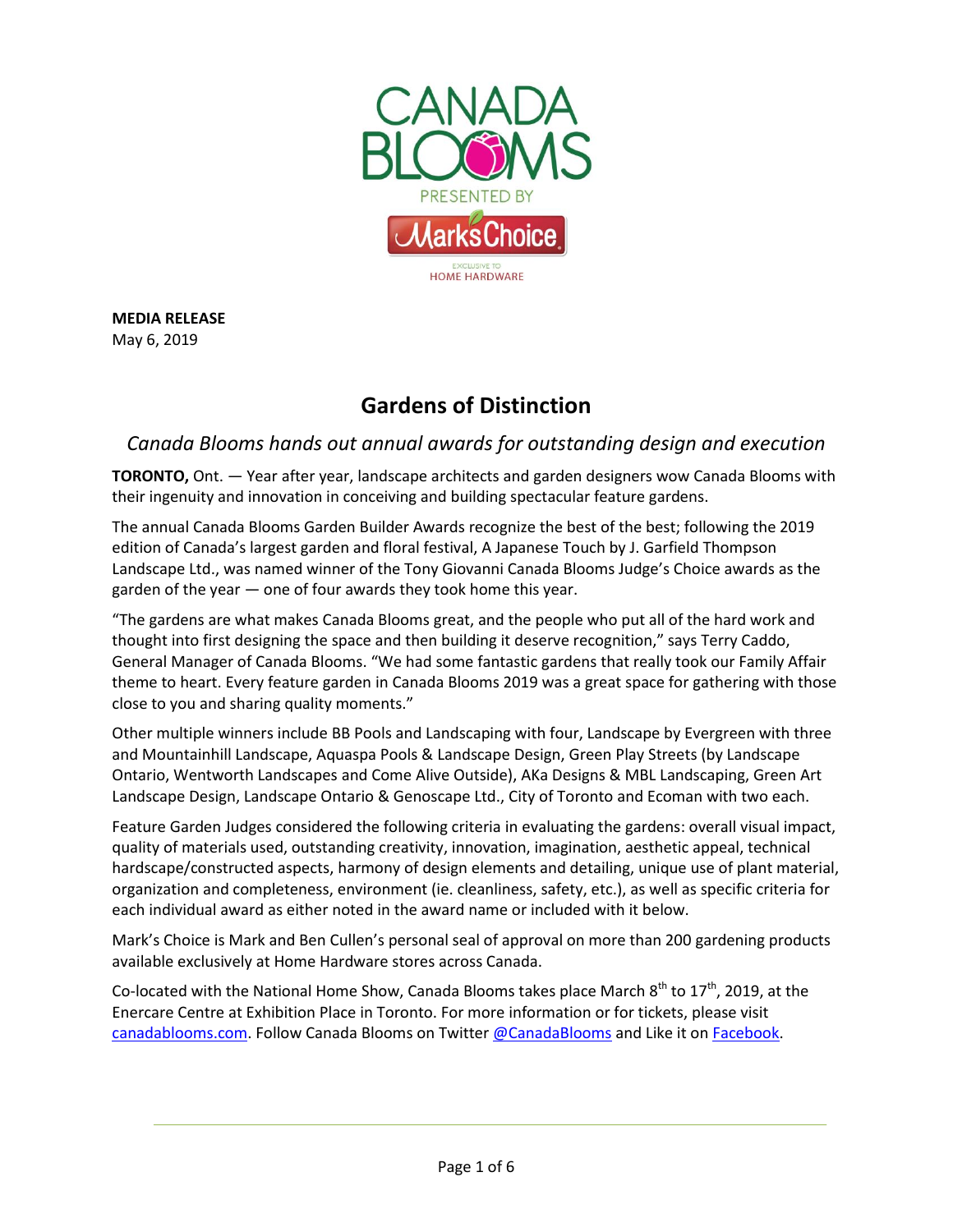

### **About Canada Blooms**

Canada Blooms is an annual world-class festival that connects people to the joys and benefits of nature through experiences with gardens and flowers by promoting, educating, inspiring and celebrating all aspects of horticulture. A not-for-profit organization that gives back to the community throughout the year by funding community garden projects around Ontario, Canada Blooms is also dedicated to providing the community with horticulture expertise, education and resources on an ongoing basis.

Now entering its 23<sup>rd</sup> year, Canada Blooms was founded by Landscape Ontario and The Garden Club of Toronto. Each year it is supported by a committed group of partners, sponsors and volunteers. Canada Blooms has been named One of Ontario's Top 100 Events by Festivals and Events Ontario and One of North America's Top 100 Events by the American Bus Association.

### **About Mark's Choice**

Mark's Choice Ltd. is a horticultural communications and marketing company, with the brand being attached to dozens of products available at Home Hardware stores across Canada — including gardening tools, soil, seeds, gloves and other equipment useful in the garden. Before a product is approved as Mark's Choice, it must past rigorous testing, ensuring it is made from high-quality materials, meets the needs of Canadian home gardeners, is tough enough to stand up to commercial use and will help Canadians create great looking lawns and gardens. Possibly Canada's best-known gardener, Mark's Choice President Mark Cullen is a third generation career gardener, and a "garden communicator" unlike any other. He is a best-selling author, with more than 20 books on gardening to his credit. Mr. Cullen actively maintains his website [markcullen.com,](http://www.markcullen.com/) where he has answered more than 10,000 questions from gardeners across the country.

**-30-**

### **For more information, please contact:**

Kalvin Reid Media Relations Officer Email: [kreid@enterprisecanada.com](mailto:kreid@enterprisecanada.com) Mobile: 289.241.7936 Office: 905.346.1233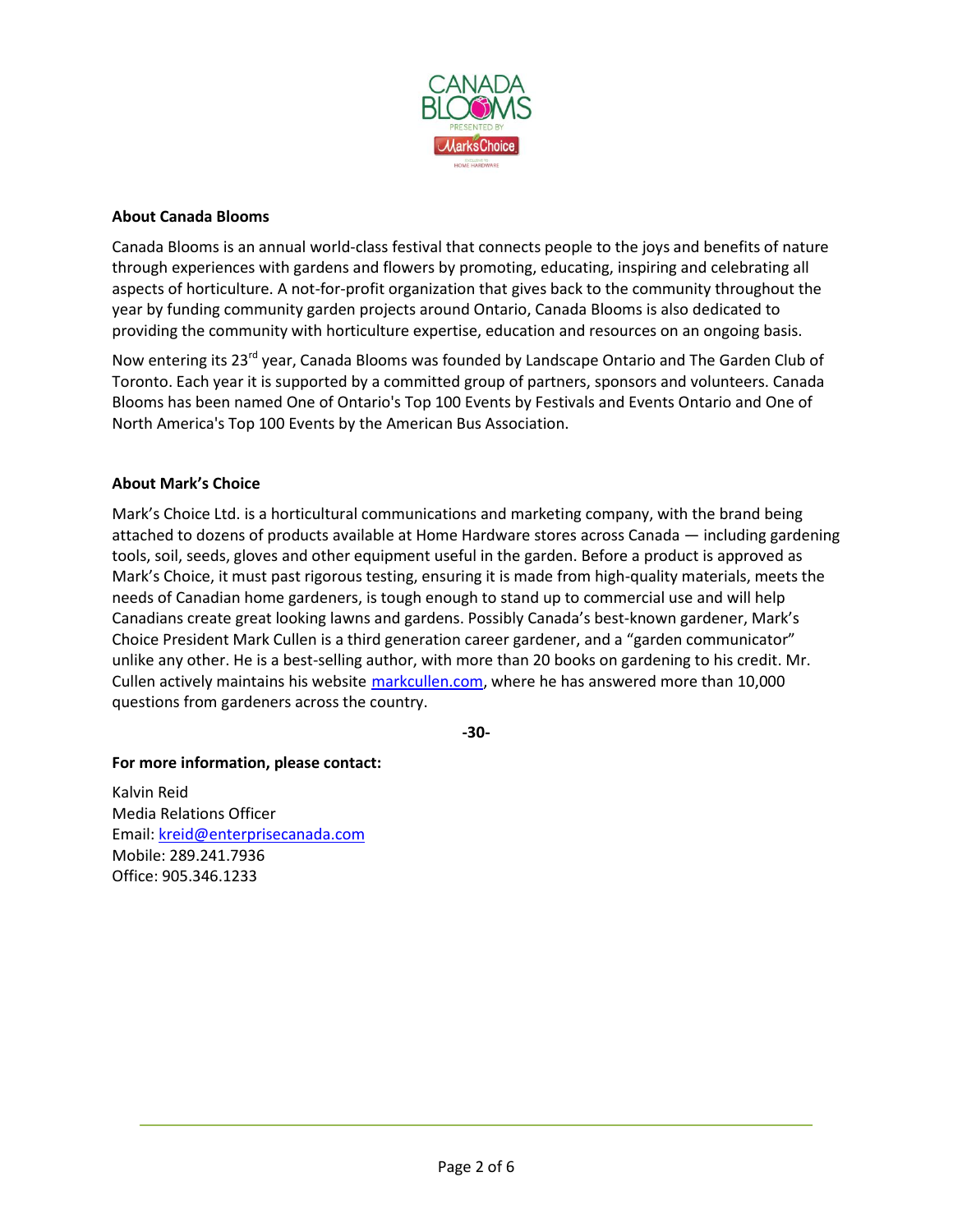

**Backgrounder**

# **Canada Blooms presented by Mark's Choice 2018 Feature Garden Award Winners Presented by Hub International and Aviva Insurance**

| <b>AWARD NAME</b>                                                                                | <b>WINNER</b>                                                                     | <b>BUILDER</b>                                                 |
|--------------------------------------------------------------------------------------------------|-----------------------------------------------------------------------------------|----------------------------------------------------------------|
| The Unilock Award for<br><b>Outstanding Garden, Small Size</b>                                   | <b>BOREAL-US</b>                                                                  | <b>Greer Design Group</b>                                      |
| The S.G. Ulbright Award for<br><b>Outstanding Garden, Medium Size</b>                            | A JAPANESE TOUCH                                                                  | J. Garfield Thompson Landscape<br>Ltd.                         |
| The Gordon A. MacEachern Award for<br>Outstanding Garden, Large Size                             | <b>ENJOY EVERY MINUTE OF</b><br>LIFE                                              | <b>BB Pools &amp; Landscaping</b>                              |
| Outstanding Interpretation of Festival<br>Theme presented by Isuzu Commercial<br>Truck of Canada | <b>GREEN STREETS PLAY ZONE</b>                                                    | Landscape Ontario, Wentworth<br>Landscapes, Come Alive Outside |
| Most Accessible Garden Award                                                                     | <b>HORTUS FAMILIA</b><br><b>CANADENSIS - THE</b><br><b>CANADIAN FAMILY GARDEN</b> | Mountainhill Landscape                                         |
| Best Use of Landscape Lighting<br>presented by Landscape Ontario<br><b>Lighting Sector Group</b> | <b>TRANQUILITY FOR THE</b><br><b>FAMILY</b>                                       | Landscape by Evergreen and<br><b>Elite Environments</b>        |
| <b>Outstanding Use of Natural Stone</b><br>presented by Beaver Valley Stone                      | <b>CLIFF CITY</b>                                                                 | Ecoman                                                         |
| <b>Outstanding Use of Precast Pavers</b><br>presented by Humber College                          | <b>HANGING WITH THE</b><br><b>FAMILY</b>                                          | <b>DPR Landscapes</b>                                          |
| <b>Outstanding Use of Structures</b>                                                             | <b>ENJOY EVERY MINUTE OF</b><br>LIFE                                              | <b>BB Pools &amp; Landscaping</b>                              |
| Best Use of Bulbs presented by<br><b>Pioneer Flower Farm</b>                                     | <b>SPA GARDEN</b>                                                                 | ExperTrees                                                     |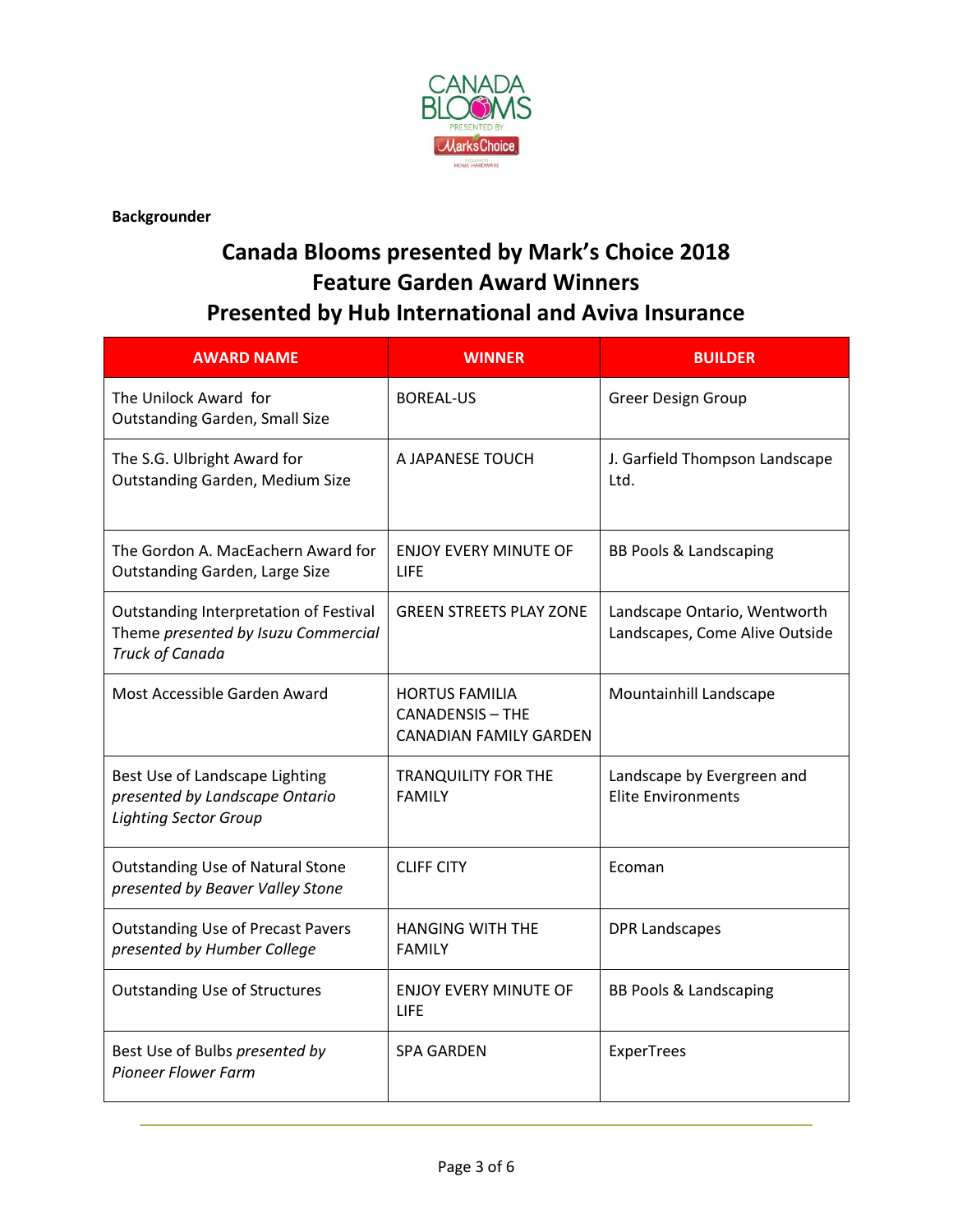

| <b>Outstanding Outdoor Entertainment</b><br>Area                                                | <b>ROYAL STONE GROUP</b><br><b>FAMILY</b>   | Aquaspa Pools & Landscape<br>Design and Royal Stone<br>Landscaping & Design |
|-------------------------------------------------------------------------------------------------|---------------------------------------------|-----------------------------------------------------------------------------|
| <b>Outstanding Use of Artistic Elements</b><br>in a Garden presented by Kooy Bros               | <b>GARDEN RE-MIX</b>                        | Green Art Landscape Design                                                  |
| Outstanding Use of Trees presented<br>by GroBark Ontario                                        | <b>TRANQUILITY FOR THE</b><br><b>FAMILY</b> | Landscape by Evergreen and<br><b>Elite Environments</b>                     |
| <b>Outstanding Use of Interior Plants</b><br>presented by Ontario Flower Growers<br>Cooperative | PLANTS, IT'S A FAMILY<br><b>AFFAIR</b>      | City of Toronto                                                             |
| Outstanding Use of Annuals and/or<br>Perennials presented by Proven<br><b>Winners</b>           | <b>TRANQUILITY FOR THE</b><br><b>FAMILY</b> | Landscape by Evergreen and<br><b>Elite Environments</b>                     |
| <b>Outstanding Use of Walkways</b>                                                              | <b>MAYFAIR HOUSE</b>                        | Flattery Design Inc.                                                        |
| <b>Outstanding Use of Innovative</b><br>Elements in a Garden presented by<br>Van Belle Nursery  | <b>HEIRS OF HORTICULTURE</b>                | Landscape Ontario Trades<br>Association and Gelderman<br>Landscape Services |
| <b>Outstanding Education Garden</b>                                                             | <b>FUSION GARDEN</b>                        | Landscape Ontario and<br>Genoscape Inc.                                     |
| The Perry Molema Award for<br>Outstanding Use of Water presented<br>by Aquascape Inc.           | <b>GATHERING BY THE POND</b>                | Jackson Pond                                                                |
| The Ontario Association of Landscape<br>Architects (OALA) Award of Excellence                   | A JAPANESE TOUCH                            | J. Garfield Thompson Landscape<br>Ltd.                                      |
| Most Imaginative Garden Design<br>presented by Mark's Choice                                    | <b>CLIFF CITY</b>                           | Ecoman                                                                      |
| 'Do Up The Doorstep' Award<br>presented by Oaks Landscape<br>Products                           | THE DOMINO EFFECT                           | AKa Designs and MBL<br>Landscaping                                          |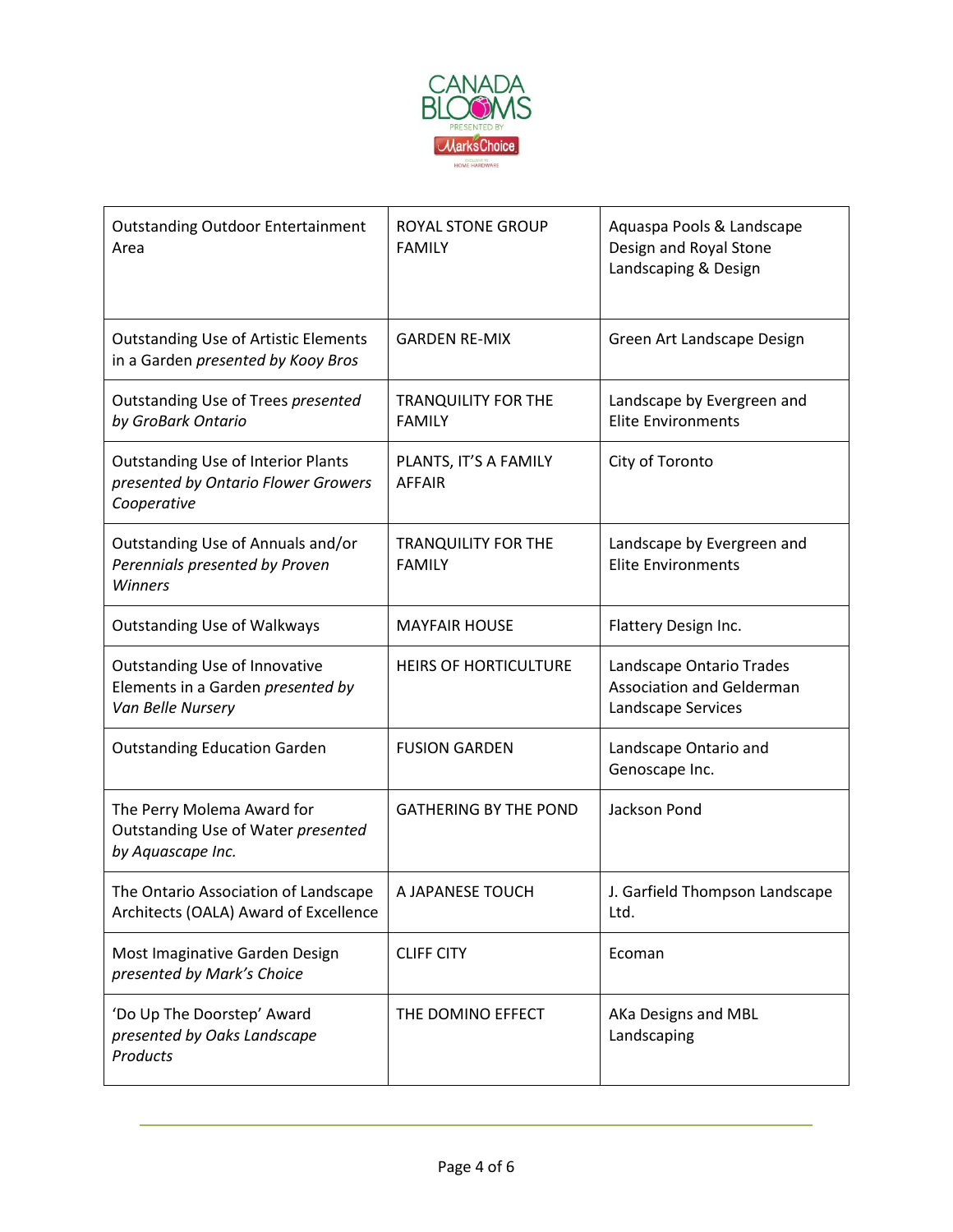

| 'Do Up The Backstep' Award<br>presented by Oaks Landscape<br><b>Products</b>                                                                                                                     | <b>GARDEN RE-MIX</b>                        | Green Art Landscape Design                                     |
|--------------------------------------------------------------------------------------------------------------------------------------------------------------------------------------------------|---------------------------------------------|----------------------------------------------------------------|
| <b>Best Balcony Garden</b>                                                                                                                                                                       | <b>COLOUR OF LOVE</b>                       | AKa Designs and MBL<br>Landscaping                             |
| The Garden Club of Toronto Award<br>for Best Overall Use of Colour<br>presented by Van Belle Nursery<br>Additional judging criteria: Visual impact of                                            | <b>GREEN STREETS PLAY ZONE</b>              | Landscape Ontario, Wentworth<br>Landscapes, Come Alive Outside |
| colour; innovative, creative and effective use                                                                                                                                                   |                                             |                                                                |
| The W.E. Bridgeman Award for Best<br>Overall Use of Hard Landscape<br>Elements                                                                                                                   | <b>ENJOY EVERY MINUTE OF</b><br><b>LIFE</b> | <b>BB Pools &amp; Landscaping</b>                              |
| Additional judging criteria: Aesthetic selection<br>and placement appropriate to design style;<br>proportion and scale; well-balanced<br>integration                                             |                                             |                                                                |
| The Award for Best Overall Use of<br>Plant Material presented by<br>PremierTech                                                                                                                  | PLANTS, IT'S A FAMILY<br><b>AFFAIR</b>      | City of Toronto                                                |
| Additional judging criteria: Aesthetic<br>impression; impact f texture and form, use and<br>placement; selection diversity suitable to<br>design style and relationship to hardscape.            |                                             |                                                                |
| The Leslie L Solty Memorial Award for<br>Best Overall Quality of Workmanship<br>presented by HUB International                                                                                   | A JAPANESE TOUCH                            | J. Garfield Thompson Landscape<br>Ltd.                         |
| Additional judging criteria: Ingenuity in<br>execution of design style; attention to form,<br>scale balanced; innovative use of element;<br>aesthetic integration of hardscape and<br>softscape. |                                             |                                                                |
| <b>Outstanding Use of Living Space</b><br>presented by University of Guelph                                                                                                                      | <b>ENJOY EVERY MINUTE OF</b><br>LIFE        | <b>BB Pools &amp; Landscaping</b>                              |
| The Tony DiGiovanni Canada Blooms<br>Judge's Choice Award                                                                                                                                        | A JAPANESE TOUCH                            | J. Garfield Thompson Landscape<br>Ltd.                         |